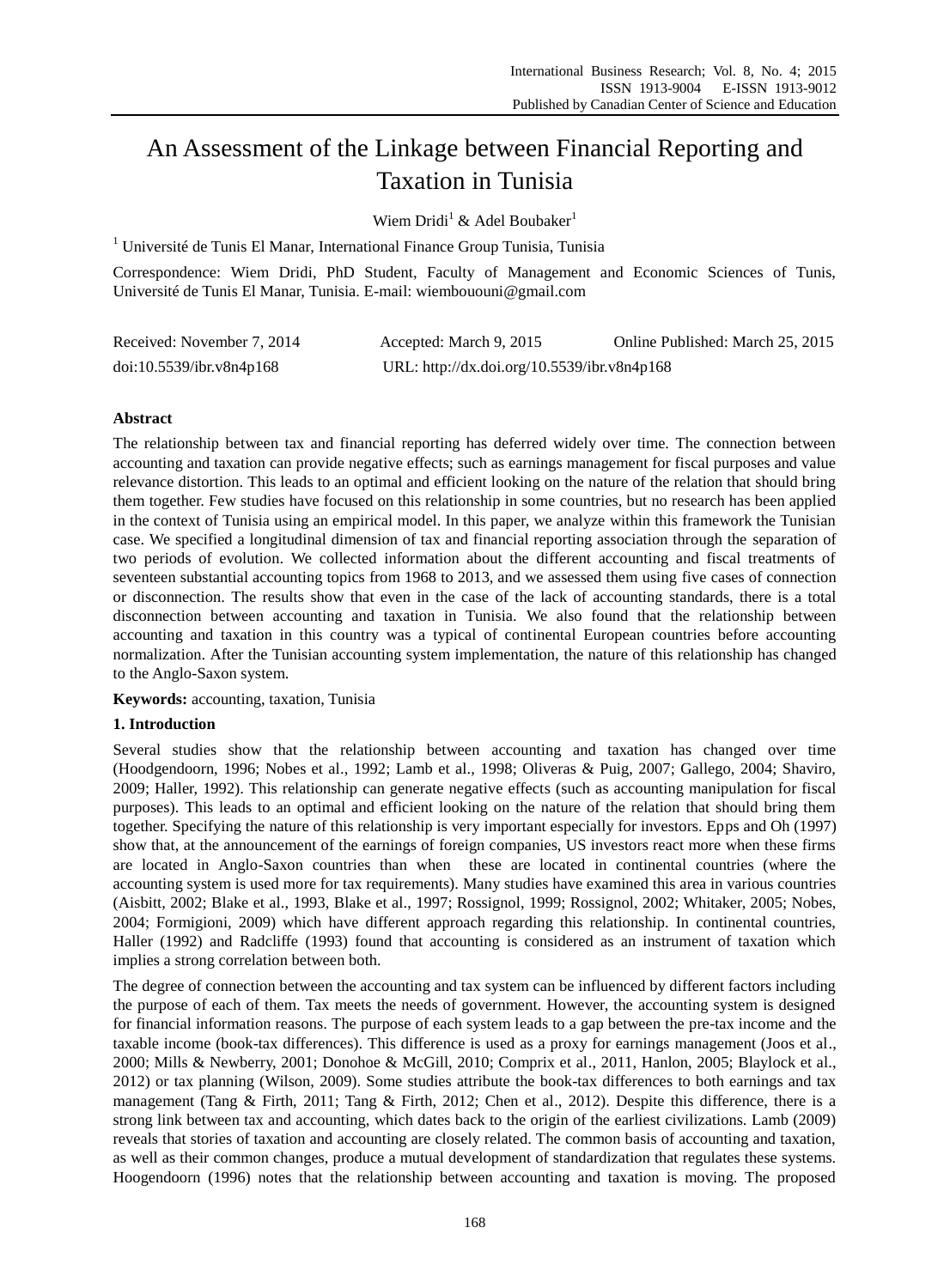changes in this relationship tend to move towards independence since the economies of these countries are moving towards the market economy. Aisbitt (2002) reports that one on the main reasons for the separation of accounting and taxation consists in improving international comparability of financial statement but it is hard to believe in a complete independence. More recently, Eberhartinger and Klostermann (2007) investigated the relationship between taxation and international standards. Alley and James (2006) argued that accounting and taxation are in a process of continuous development.

In this context, the ex-colonial countries such as Tunisia have experienced successive phases of development in the political system over the two past decades, which is one of the most important factors that influence regulations, standards and accounting practices (Radebaugh, 1975) and taxation. Our study is part of the research on the relationship between accounting and taxation which has always influenced the direction of many countries in the regulation of these two systems (including the adoption of international standards which leads to a clear separation of taxation and accounting). Our contribution lies in the application of an approach to determine the nature of the relationship between accounting and taxation in the Tunisian case. At the international level, numerous studies have been concluding about this issue. However, to our knowledge no study has established an empirical study to examine this relationship in national studies. Our study contributes to the literature by providing clear evidence about the link between accounting and taxation.

Following Lamb et al. (1998) and Nobes and Schwencke (2006), we specified a longitudinal dimension of the link through the highlighted intervals period of evolution in Tunisia. We then adopted the 15 items used by Lamb et al. (1998) and two new topics supplemented the latter list by Nobes and Schwencke (2006) "Impairment" and "Financial assets" to identify the differences in the treatment between accounting and taxation. Gee et al (2010) added the topic of share-based payment but we ignored this item as Micallef (2011). The rationale is that financial participation of employees and managers are not widely recognized in Tunisia. These 17 elements will be classified into five cases according to Lamb et al. (1998) and Nobes and Schwencke (2006).

The choice of approach Lamb et al. (1998) can be firstly explained by its efficiency since it allows presenting an analysis of certain items in accounting and tax terms. Moreover, this approach has been adopted by a number of researchers who have applied this in different countries, regardless of their history (Spain, Norway, Romania, Italy, Malaysia, Japan, Malta, Australia) or membership (continental and Anglo-Saxon countries) (Nobes & Schwencke, 2006; Oliveras & Puig, 2005; Azmi, 2008; Gavana et al., 2013; Micallef, 2011).

This approach can be applied in Tunisia for two reasons: Tunisia has a long history as suggested by Nobes and Schwencke (2006, p. 67) as a condition for the application of their approach. In addition, political and social changes data in the Eighties has facilitated the distribution of events that can change the tax-accounting link. This system was borrowed before independence from the continental to an Anglo-Saxon system. Similarly, the tax system has not been immune of alterations and changes in codes and rules, which is still an object of proliferation and rectification. We hypothesize that in the absence of an accounting standard, the tax rule dominates. Moreover, the accounting standard leads to independence between accounting and taxation.

To test our hypotheses, we collected information about the different accounting and fiscal treatments of these 17 items from the period from 1968 to 2013. Our results show that there is a disconnection rather than fiscal influence, which disproves our first hypothesis. Consistent with our second hypothesis, the results indicate that disconnection between accounting and taxation increases after the enactment of the new accounting system. This implies that despite the use of accounting as a tax base, each system has its own rules which lead to a significant difference between these two disciplines. Our results contribute to the broader debate on the use of these differences for manipulation purposes in order to achieve desired objectives. This study helps to understand the main source of earnings management and fiscal management; therefore it allows a better understanding of book tax differences.

The paper proceeds as follows: Section 2 describes the accounting and taxation report in the Tunisian context; Section 3 describes the research method; Section 4 presents the assessing results; Section 5 discusses the results and Section 6 concludes the paper.

#### **2. Institutional Background in Tunisia and Hypotheses Development**

In the late 80s, the Tunisian tax system underwent a significant transformation. Being characterized by its complexity and high tax rates, the tax system was unfair. There was an injustice between taxpayers; some suffered from tax burden while others benefited from the advantages and exemptions even though they made huge revenues. The tax burden was around 24% in 1983, so it was necessary to intervene in the legislative plan to resolve these deficiencies. Especially, since the high burden of tax has led to the emergency of certain practices of tax evasion, and a set of exemptions of certain sectors.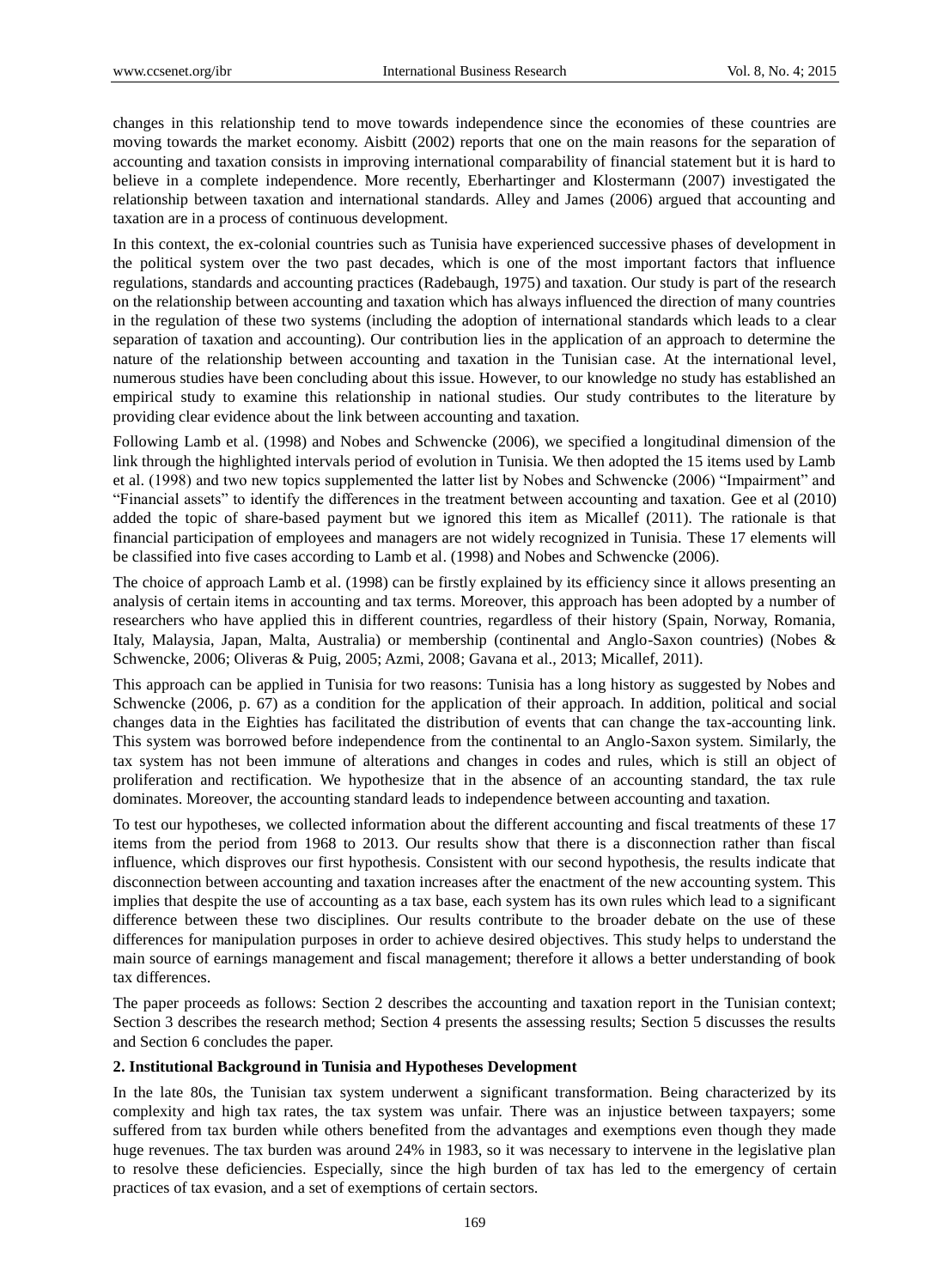In this context, legislature has introduced a new tax expenses (Value Added Tax) by Law No. 88-61 of 2 June 1988 applied the value added tax code and Law 88-62 of 2 June 1988 overhaul of consumer law. Law No. 88-114 of 30 December 1988 makes a change in the tax code on personal and corporate income tax. This law introduced a single tax on income of physical persons and a single income tax companies. This tax replaced the former system based on double taxation at the schedule. This reform was followed by the enactment of Law No. 93-53 of 17 May 1993 relating to the code of registration fees and stamp duty. The legislature intervened by Law No. 93-120 of 27 December 1993 modifying the Investment Incentives Code. Finally, local finances have been organized by the Law 97-11 of 3 February 1997, of the code of local taxation.

The Tunisian accounting regulation is governed by the Corporate Accounting System (CAS), which embodied in the accounting and finance since 1997. This system was the result of an ideological accounting changes started by General Accounting Plan of 1968 inspired by the French Plan from 1947 and 1957. The Tunisian accounting system was based on accounting plan dating back to 1968. It has undergone a reform by Law No. 96-112. The concern of the Tunisian legislator is to meet the needs of investors. The adoption of a new accounting system borrowed from the Anglo-Saxon system has remedied its predecessor based on the continental European model. The relationship between accounting and taxation has been a shifted towards independence. In fact, the previous GAAP draws its concepts of taxation system. The adoption of Law No. 69-112 created a conceptual autonomy of accounting; accounting is a fully fledged legal branch. It comes now of a legal based rule who own these concepts and notions (Ben Othman & Z éghal, 2006).

However, the independence between accounting and tax rules is not absolute. Accounting practices revealed a connection between the accounting and other laws, including the tax system. For example the 96-112 law does not determine income distribution. In addition, Article 30 of the Tax Code on personal and corporate income tax was used to define this concept.

Moreover, taxation is mainly based on accounting. Taxable income is determined through the restatement of the net income. Thus, we test two hypotheses:

*H1: In the absence of accounting standard, the tax rule dominates.*

*H2: The accounting standard leads to independence between accounting and taxation.*

### **3. Research Method**

As mentioned above, Lamb et al. (1998) hold a nomenclature of fifteen items for which they proposed to recognize the differences between the accounting and tax treatment. These authors suggested identifying five categories of possible relationship between accounting and taxation. The first category is a disconnection, the second is an identity, the third accounting leads, taxation leads in the fourth case and taxation dominates for the last case. Based on this classification, the authors applied their method on four countries, two countries belonging to the Anglo-Saxon system (United Kingdom and United States) and two of the continental European system (France and Germany). Nobes and Schwencke (2006) continued the Lamb et al. (2008) approach by applying it in the Norwegian case; these authors presented six different cases (Table 1). In fact, case III was divided by Nobes and Schwencke (2006) into two sub-cases, sub-case III and sub-case III'. Sub-case III 'when the accounting prevails. In addition, Nobes and Schwenke introduced the longitudinal development of the connection between accounting and taxation as a new dimension in this relationship. They identified successive stages of this evolution. We adopt the methodology of Lamb et al. (1998) modified by Nobes and Schwencke (2006). We evaluated topics, used by those authors (17 topics: 20 scores in all, including sub-topics), through their classification in five categories (based on the level of connection between accounting and taxation). Then, we adopted these elements to the Tunisian context by making changes (we divided subsidies into two categories because each has its own treatment.)

The assessment of topics necessitates the analysis of accounting and taxation regulations. As Lamb et al. (1998), this classification is done in a subjective way, as is done by our own professional judgment. We also selected individual accounts as a basis for analyzing because they represent the majority of the population. We chose the period of study from 1968 (date of the first accounting plan in Tunisia) to the date of Tunisian accounting system enactment. We separated the analysis period into two periods: before 1997 (date of Tunisian accounting system enactment) and after 1997 in order to detect the influence of taxation on accounting.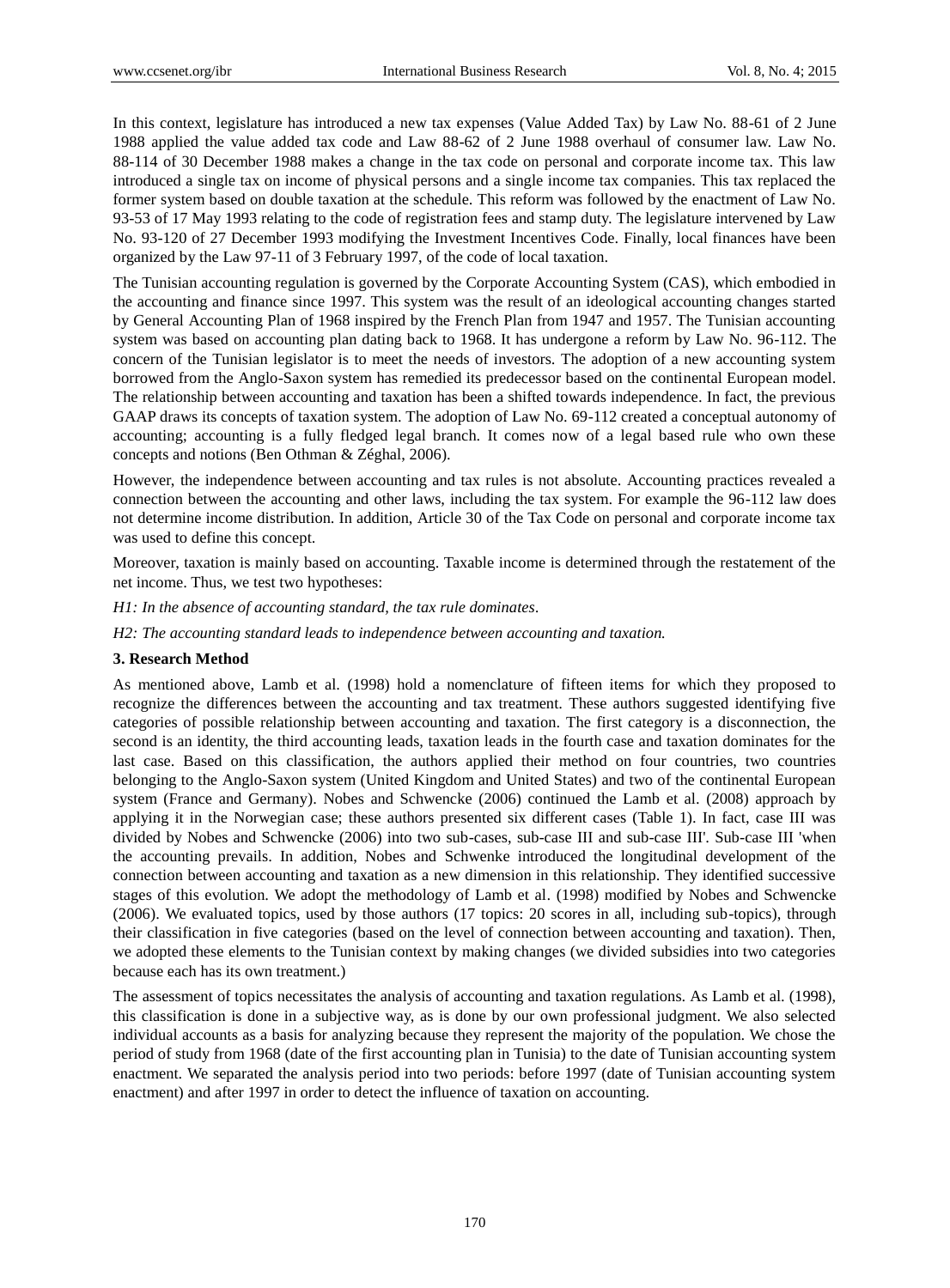| Case | Relation                                  | Description                                                                                                                                                    |
|------|-------------------------------------------|----------------------------------------------------------------------------------------------------------------------------------------------------------------|
|      | Disconnection                             | The rules governing the taxation and accounting are different and are designed for different purposes.                                                         |
| Н    |                                           | Identity (Total connection) Identity between tax and accounting rules.                                                                                         |
| Ш    | Accounting leads                          | The accounting rules are used for accounting and tax purposes due to the lack of tax rules                                                                     |
| III  | Accounting leads with<br>"reverse effect" | Accounting standards recommend rules to reduce or defer income. These standards may be subject for<br>tax optimization for the absence of a specific tax rule. |
| IV   | <b>Taxation</b> leads                     | The tax rule is adopted in accounting.                                                                                                                         |
|      | <b>Taxation dominates</b>                 | The tax rule is used for tax and accounting purposes, even in the presence of accounting rules                                                                 |

Table 1. Cases of connection between accounting and taxation by Lamb et al. (1998) modified by Nobes and Schewenke (2006)

#### **4. Assessing Results**

#### *Topic 1: Fixed asset measurement*

Revaluation was absent in the accounting plan of 1968; which retained a simple explanation of the "renewal reserves" account. Since 1997, accounting standards relating to tangible and intangible assets has retained the principle of revaluation of assets; these standards indicate that revaluation concerns only the case of value reduction. This provision preserves the historical cost as the rule of fixed assets recognition. Therefore, any upward revaluation of the assets, does not comply with the provisions of Tunisian Accounting Standards (This rule is opposed to international accounting standards that allow the upward revaluation of fixed assets). On the fiscal side, the revaluation has been set by law through the principle of "balance sheet revaluation" which was retained by the patent code since 1895. Thus, the new tax system in 1989 has not made any changes on this point. This recognition of the tax reassessment identifies domination of the tax rule in the period before 1997. This is CASE V: taxation domination.

From 2000, the statutory revaluation has been abolished by Article 30 of the Finance Act 2000 and the companies proceed now to the free revaluation (without legal framework). However, the tax doctrine specifies that the accounting recognition of the upward free revaluation of the assets is not considered on taxable income. We see the transition, from 2000, from CASE V to CASE III: accounting leads.

#### *Topic 2. Impairments*

The accounting plan of 1968 considers that impairments are included in assets deducted from accounts subject to valuation. Similarly, the accounting system allows provision when the reduction is considered to be permanent. If the impairment is reversible, it is recognized as an expense by reducing the gross value of the asset. In both cases, the reduction in value rather than depreciation is not deductible for tax purposes and shall be reinstated to income for the year in which it is recognized. This is a disconnection, CASE I.

#### *Topic 3. Lease classification*

Leasing contracts came into force in 1984 (date of creation of the first leasing company). The deduction for depreciation was not allowed in the case of assets acquired through leasing contracts; this is the principle of "balance sheet patrimoniality". CASE IV reflects the fact: taxation leads. Under the Tunisian conceptual framework (1997), the property subject to a lease must be counted as fixed assets and recognized as an expense through depreciation. Charges for leasing contracts were considered deductible from taxable income as rental expense. This is CASE I: disconnection. Law n° 2007-70 of 27/12/2007, concerning finance law for 2008, adopted the method used by the accounting system. It suggests the CASE II: identity.

#### *Topic 4. Depreciation*

Since 1968, the accounting rule has recognized the economic conception in depreciation recognition. However, the tax regulations have adopted the normal method (across rates set by law). Companies can make also, excess depreciation for equipment which useful life exceeds seven years (under straight-line depreciation method). This is the CASE I: disconnection. In 2007, tax rule changed; depreciation was deductible from the tax base according to the accounting recognition. This topic has become a CASE II: identity.

#### *Topic 5. Contingencies, provisions*

Since 1968, accounting has recommended any provisions for impairments and provisions for losses and expenses.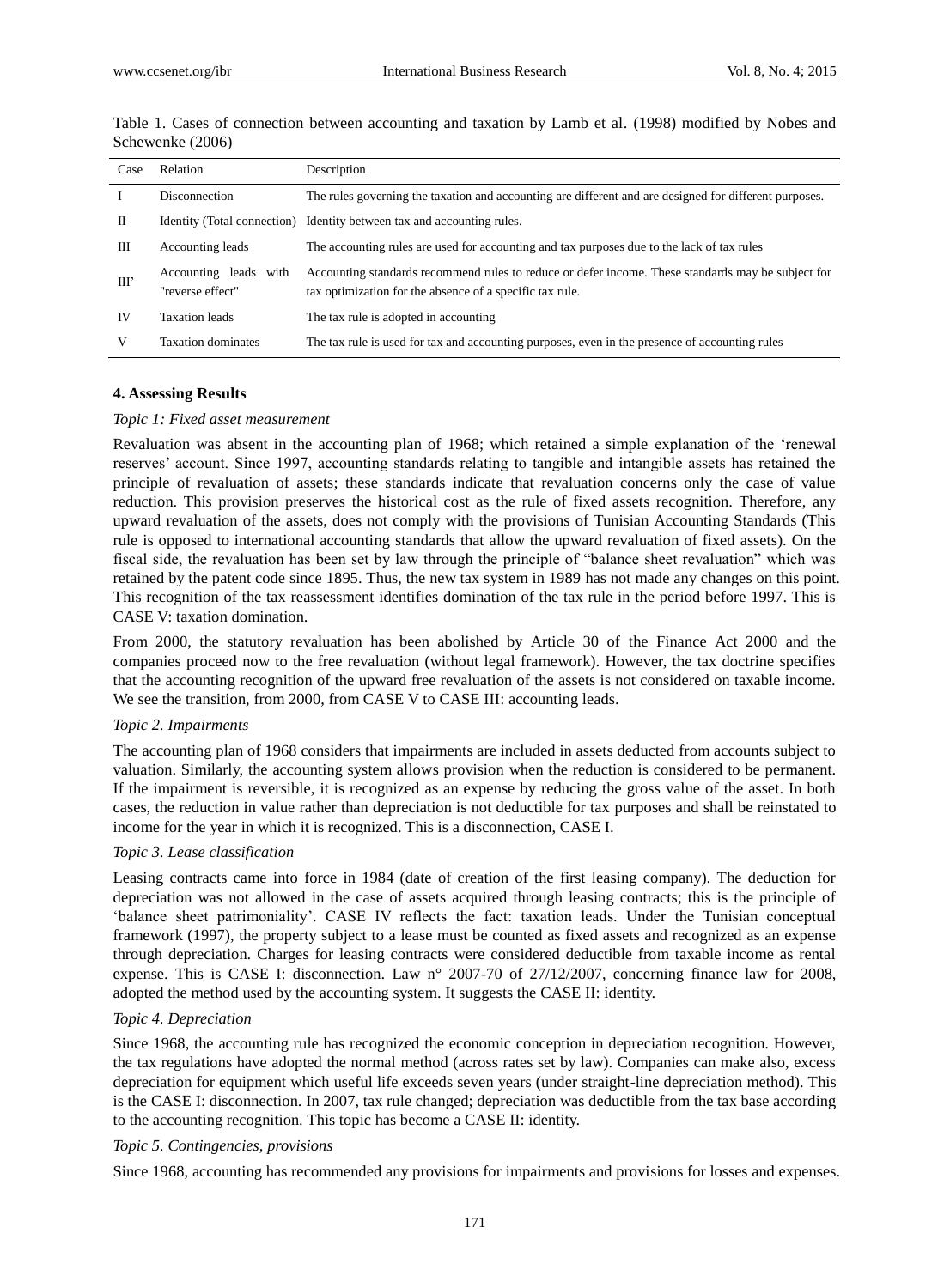Tax regulations have claimed that allowance for risk and expense is not deductible from the tax base. As for the impairment, the tax deduction legislator allows only, three types of provisions and in specific cases. Thus, there is a complete separation between the accounting and tax regulations. This is CASE I: disconnection.

## *Topic 6. Subsidie*

### 1) Investment Subsidies or equipment.

Prior to 1997, accounting policy is differentiated from the tax rule. This is the CASE I: disconnection. After 1997, an identity is estimated between accounting rules and tax rules if the grant is amortizable, this is a CASE II: identity. When the purpose of the grant is not depreciable, it is a CASE I: disconnection.

## 2) Operating Subsidies.

Prior to 1997, there was no clear accounting rule, it was estimated that the tax rule leads. This was a CASE VI: taxation leads. After 1997, accounting regulation required a separate rule of taxation. This is a disconnection between taxation and accounting. This topic has become a CASE I: disconnection.

### *Topic 7. Research and development costs*

The 1968 accounting plan allowed accounts for research and development costs. The tax code did not establish provision relating to this topic and has no dedicated none tax treatment of expenses related to these activities. In case of applying the principle of "*autonomy to resolve differences between accounting and tax accounting*", the accounting leads, but this time with a reverse effect. This is CASE III': Accounting leads with "*reverse effect*". In 1999, a new accounting standard was implanted, it is always the CASE III': Accounting leads with "*reverse effect*". However, this rule is not always valid. Accounting regulation sometimes requires a particular treatment relating to the value reduction. The expenses related to this reduction are not deductible of tax base. We can see that the CASE III' can sometimes be CASE I: disconnection.

In 2007, the tax law repealed the non-deduction of amortization of patents and brand. Similarly, depreciation related to license fees is now deductible from the tax base. These measures have altered the relationship between accounting and taxation; this is the CASE I: identity.

## *Topic 8. Inventory valuation*

The inventory valuation has not changed since accounting plan in 1968. Inventories are valued at historical cost or net realizable value. According to Article 11 of the tax Code, inventories are recognized at cost price. Taxation and accounting disconnect. This was CASE I.

At the end of the year, the company evaluates its stock and recognizes a provision in the case of impairment. If impairment is irreversible, the firm recognizes a loss (637 – value reduction). Fiscally, irreversible depreciation is not deductible. Moreover, the inventory depreciation should not exceed 50% of the cost price and a ceiling of 50% of taxable income (Article 12 of the Tax Code). This is a disconnection between the tax and accounting. It stills the CASE I.

### *Topic 9. Long-term contracts*

The 1968 accounting plan did not address goods and work in progress. On the fiscal side, services must be recorded among income in accordance with the principle of "*exercises specialization*" of accounting standard. This is CASE IV: taxation leads. Since 1997, accounting regulation specifies that income can be recognized using the percentage of completion basis. This is CASE II: identity. From 2003, the administrative doctrine has adopted a different treatment; the unfinished work must be recorded in an inventory account of services. This topic has become a CASE I. However, in some special cases, the accounting standard admits the possibility of taking some services in the inventory account. This makes us think that the CASE I: disconnection can sometimes be CASE II: identity.

### *Topic 10. Interest expense*

### 1) Capitalization of Interest

In accounting, interest expense is imputed in the cost price of the property subject of the loan; it is not the case of an expenses capitalization (which is prohibited by the tax rule). In fact, these costs are part of the cost price. The tax legislation does not define the composition of the cost price; tax legislation is not specific. Therefore, we can conclude that the taxation follows accounting. CASE III: Accounting leads.

### 2) Other

The accounting standard relating to borrowing expenses specifies that, borrowing expenses are interest and other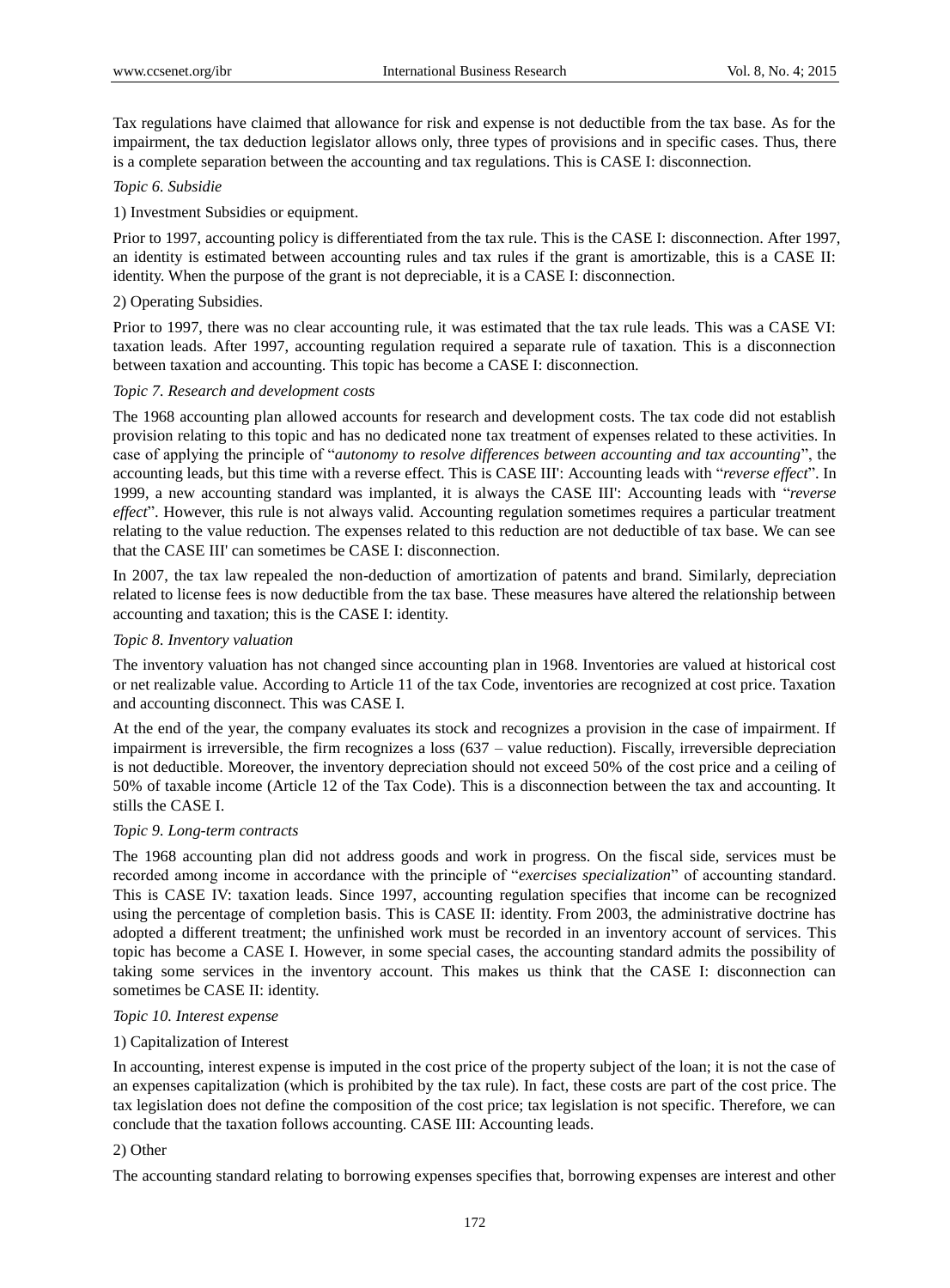expenses related to the borrowing of funds. According to paragraph three of the same standard, they must be recorded in the fiscal year in which they are incurred. Under the general rules of deduction, the loan must be designed for the operation and included in accounting. Therefore, if the loan was used for the individual account of the operator, interest expense will be reinstated. This is the CASE I: disconnection.

### *Topic 11. Financial assets*

Until 1997, accounting legislation has not defined the listed securities since the Stock exchange in Tunisia was established in 1969. This was CASE IV: taxation leads. After approval of the accounting system, the standard specified that the financial assets are recorded according to the cost of acquisition. The tax rule took the same direction as accounting for input value of financial assets. CASE II: identity.

## *Topic 12. Foreign currency transaction*

At the completion date, accounting and taxation follow the same rule (the exchange rate difference between the recorded at the completion of the transaction and the amount actually paid amount is a gain or loss in the income exercise). This is CASE II: identity. At the closing of the year, the Tunisian accounting standard requires the assessment of assets and liabilities in foreign currencies at each balance sheet date using the exchange rate in effect on that date. The result of the exercise takes thus into account the gain or loss. However, the gain or loss recognized is not deductible for tax purposes as the receipt or payment of the debt has not occurred. This is the CASE I: disconnection.

### *Topic 13. Purchased goodwill*

Taxation code does not allow the deduction of amortization of goodwill from taxable income. The accounting plan of 1968 allowed the depreciation relative to its economic value without regardless of its fiscal or legal nature. This is the CASE I: disconnection. After 1997, the accounting standard has required that goodwill and leasehold rights are amortized over a period not exceeding 20 years. It is always the CASE I.

## *Topic 14. Pensions*

Social contributions related to the responsibility of the employer for pensions and insurance group are part of the compensation paid or payable to employees. These expenses are deductible because they correspond to an effective working related to the service rendered. This tax rule is consistent with the accounting rule. This is CASE II: identity.

### *Topic 15. Policy changes and fundamental errors*

The accounting plan of 1968 did not allow a better estimate of forms, treatments and procedures of different modifications that can be recorded. New accounting system had to be enacted to learn about the treatment of changes in accounting methods, the correction of fundamental errors and estimates changes.

## 1) Change in accounting methods

The accounting standard relating to accounting changes provides two types of application of the change in accounting methods: A retrospective and a prospective application. We may judge that accounting dominates tax because taxation rule depends on the date of consideration of the change in accounting treatment method; this is CASE III": Accounting leads with "*reverse effect*".

### 2) Estimates changes

The estimates changes for the current year are recognized in income or expense of that year. This treatment is approved by the administration which considers these changes in estimates like affecting the income and expenses. These changes in estimates are treated according to the same rules as other income and expenses. It is CASE II: identity

### 3) Correction of fundamental errors

The amount of the correction of a fundamental error detected in the previous financial statements shall be recognized in equity of the opening. These errors are treated for tax purposes under the rule of the "symmetric correction". It is an identity between accounting and taxation. This is CASE II: identity.

### *Topic 16. Scope of the group*

In Tunisia, it is the Accounting Act No. 96-112 of 30 December 1996 which required the preparation and publication of consolidated accounts in the manner prescribed by the accounting standards on consolidation. Meanwhile, Tunisian legislation recognized the concept of group through section 30 of the Finance Act for the management in 2001. The law advocated the tax consolidation regime results, allowing compensation between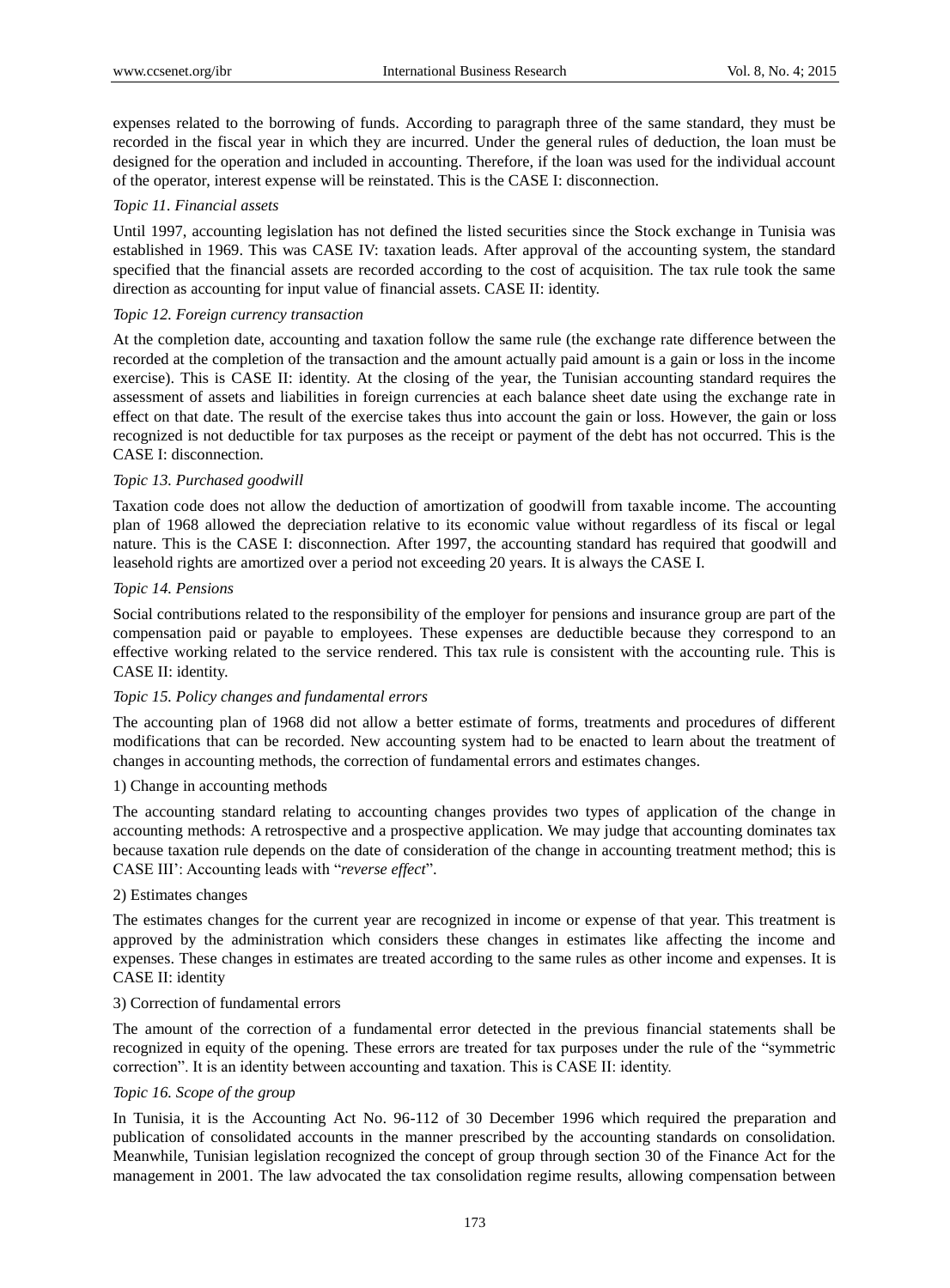beneficiary and deficit results among companies under certain conditions results. Subsequently sections 17, 18 and 20 of the Finance Act 2004 have introduced other measures to the flexibility of this rule. Accounting and taxation identify. CASE II: identity.

#### *Topic 17. Fines, charitable donations, entertaining, expenses*

These expenses are considered in accounting as charge of operation. In taxation rule, expenditures that do not have a direct counterpart on current operations are considered as abnormal management which is an act that deprives them of the deduction. However, this principle is not always valid. There is a disconnection between taxation and accounting. This is CASE I: disconnection.

#### Table 2. Areas of linkage between tax and financial reporting in Tunisia

|              | Areas                                               | 1997-          | $-1997$                    | 2013                           |  |
|--------------|-----------------------------------------------------|----------------|----------------------------|--------------------------------|--|
| $\mathbf{1}$ | Fixed asset measurement.                            | $\mathbf{V}$   | V then III<br>Ш            |                                |  |
| 2            | Impairments                                         | I              | $\bf I$                    | $\mathbf I$                    |  |
| 3            | Lease classification                                | IV             | I then II                  | $\mathbf{I}$                   |  |
| 4            | Depreciation                                        | I              | I then II                  | $\Pi$                          |  |
| 5            | Contingencies, provisions                           | $\mathbf I$    | $\mathbf I$<br>$\mathbf I$ |                                |  |
| 6            | Subsidie                                            |                |                            |                                |  |
|              | -Investment                                         | $\mathbf{I}$   | II sometimes I             | II sometimes I                 |  |
|              | -Opération                                          | IV             | $\bf I$                    | I                              |  |
| 7            | Research and development costs                      | III'           | III' then I<br>I           |                                |  |
| 8            | Inventory valuation                                 |                |                            |                                |  |
|              | -Cost measurement                                   | $\mathbf{I}$   | I                          | $\mathbf{I}$                   |  |
|              | -Other areas (e.g. impairement)                     | $\mathbf I$    | $\bf I$                    | $\mathbf I$                    |  |
| 9            | Long-term contracts                                 | IV             | II sometimes I             | II sometimes I                 |  |
| 10           | Interest expense                                    |                |                            |                                |  |
|              | -Capitalisation                                     | III            | III                        | III                            |  |
|              | -Other                                              | $\mathbf{I}$   | I                          | L                              |  |
| 11           | Financial assets                                    | IV             | $\mathbf I$                | $\mathbf{I}$                   |  |
| 12           | Foreign currency transactions                       | II sometimes I | II sometimes I             | II sometimes I                 |  |
| 13           | purchased goodwill                                  | $\mathbf I$    | I                          | I                              |  |
| 14           | Pensions                                            | $\mathbf{I}$   | $\rm II$                   | $\rm II$                       |  |
| 15           | Policy changes and fundamental errors               | $\mathbf{I}$   | III' sometimes II          | III' sometimes<br>$\mathbf{I}$ |  |
| 16           | Scope of the group                                  |                | $\rm II$                   | $\rm II$                       |  |
| 17           | Fines, charitable donations, entertaining, expenses | $\bf I$        | $\rm I$                    | I                              |  |

#### **5. Interpretation of Tunisia Accounting-Fiscal Links and International Comparison**

Our study is one of studies that seek to identify the link between accounting and taxation. Like continental European countries, the determination of taxable income in Tunisia, has always relied on the accounting system. In our data, we have supported the fifteen topics in Lamb et al. (1998) supplemented by two others (impairment and financial assets) introduced in Nobes and Schwencke (2006). These elements are summarized in Table 2. The following Table 3 translates the relationship between accounting and taxation in two columns for Tunisia before and after normalization.

Following Nobes and Schwencke (2006) we have separated CASE III and CASE III' in order to identify the potential tax influence on financial reporting. Then, we have assessed the tax influence by the two measures of tax influence used by Nobes and Schwencke (2006). The excess of CASEs IV and V over CASE I represents the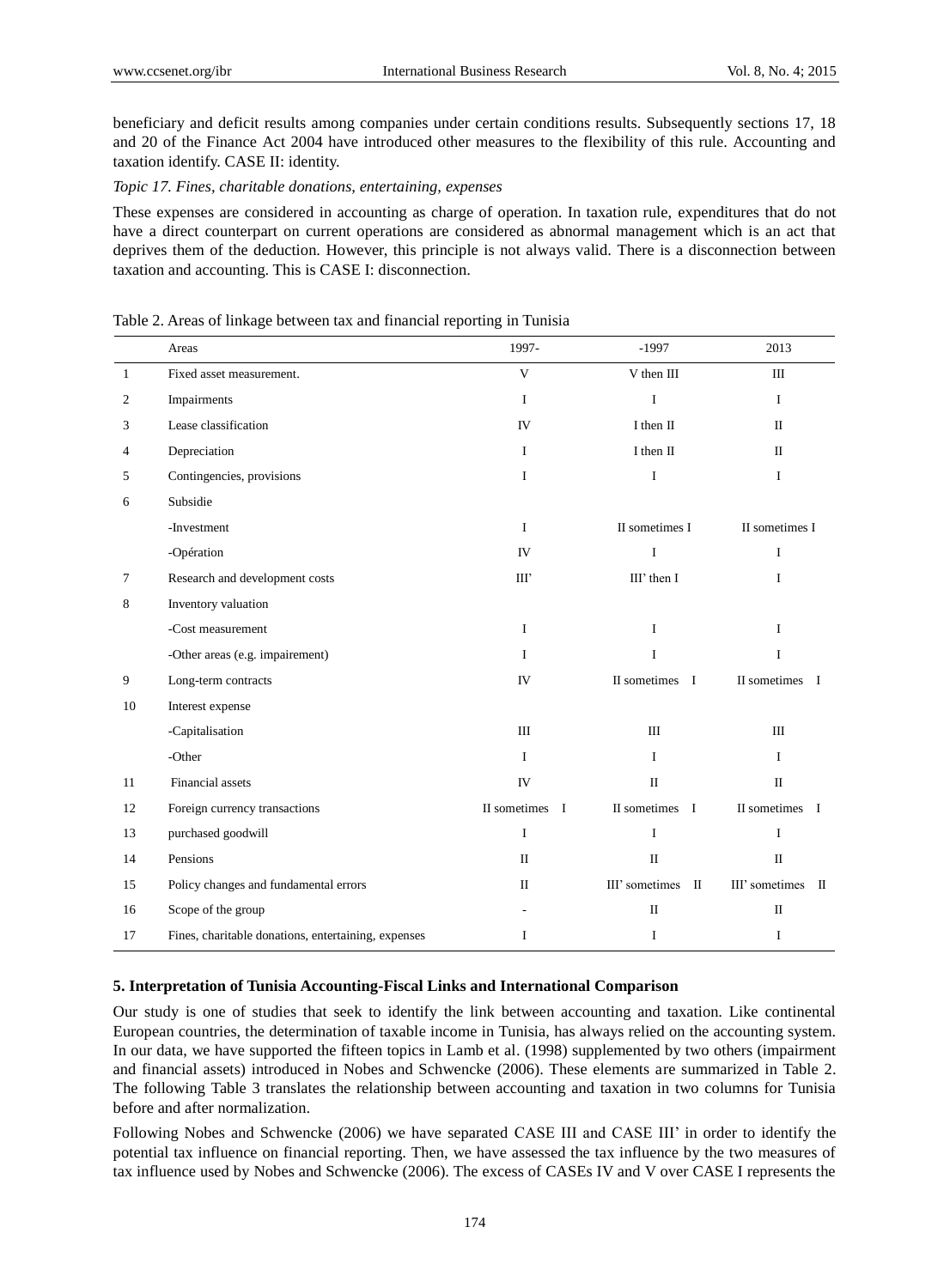minimum of tax influence and the excess of CASEs III", IV and V over CASE I reflect the maximum influence of taxation.

These indices of the minimum and maximum taxation impact on accounting revealed a remarkable disconnection. In fact, the indices is largely negative in all periods, these signs show that the case of a disconnection is present rather than a fiscal influence on accounting. This result leads us to reject our first hypothesis. This disconnection is growing and is confirmed after the implementation of the new accounting system, which confirms the hypothesis of independence between the two regulations after accounting system approval in 1997. Table 3 shows that CASE I and CASE II includes the most accounting topics. This suggests that taxation and financial reporting have their own purposes and regulations. After 1997, the number of disconnections and identities (CASEs I and II) increased to the detriment of CASEs III", IV and V which shows that tax law gives more liberty to the accounting rules and the tax effect decreases.

From an international comparison based on Lamb et al. (1998) study, we have also observed in Table (3), that the Tunisian tax-accounting relation has a mutation from a continental European system (France and Germany) before accounting system enactment to the Anglo-Saxon system (USA and UK) which proves the will of the Tunisian accounting standard setter to move closer to the international standards to facilitate the integration of Tunisian companies to IFRS.

|                                       | Germany        | France         | Tunisia      | Tunisia  | <b>USA</b>       | UK             |
|---------------------------------------|----------------|----------------|--------------|----------|------------------|----------------|
|                                       | 1996           | 1996           | $-1997$      | 1997-    | 1996             | 1996           |
| Disconnection: I                      | 2              | 4.5            | 9.5          | 11       | 13.5             | 14             |
| Identity: II                          | $\mathbf{0}$   | 5              | 2.5          | 6        | 2.5              | 2              |
| <b>Accounting Leads: III</b>          | 5.5            | 3.5            | $\mathbf{1}$ | 1.5      | 1                |                |
| Accounting Leads: III'                | $\mathfrak{2}$ | 1              | 1            | 1        |                  | 2              |
| Tax Leads: IV                         | 7.5            | 5              | 4            | $\bf{0}$ |                  | $\overline{0}$ |
| Tax Dominates: V                      | 3              | 1              | 1            | 0.5      | $\boldsymbol{0}$ | $\theta$       |
| N.A.                                  | $\mathbf{0}$   | $\overline{0}$ | $\mathbf{1}$ | $\bf{0}$ | 1                | 1              |
|                                       | 20             | 20             | 20           | 20       | 20               | 20             |
| Minimum Index (Case IV/V-Case I)      | $+8.5$         | $+1.5$         | $-4.5$       | $-10.5$  | $-12.5$          | $-14$          |
| Maximum Index (Case III'/IV/V-Case I) | 10.5           | $+2.5$         | $-3.5$       | $-9.5$   | $-11.5$          | $-12$          |

Table 3. International comparison of linkages

#### **6. Conclusion and Discussion**

This paper examines the association between accounting and taxation in the case of Tunisian. The detection of this relationship for each country has become crucial in the wake of recent accounting scandals. We specifically investigated tax influence before and after accounting normalization through a significant list of items that show the differences in treatment between the accounting rules and tax law. We investigated throughout an extended period for a better assessment of the evolution of the relationship between accounting and taxation. Accounting and tax regulations have deferred widely over this period (see Appendix. A). We found that even in the case of the lack of accounting standards there is a total disconnection between accounting and taxation. We also found that accounting standards leads to more independence between these two fields. This paper also shows that the relationship between accounting and taxation was typical of continental European countries before accounting normalization and it has changed to Anglo-Saxon system after Tunisian accounting system implementation. The disconnection remains the prevailing feature of the link between accounting and taxation.

However, there are some limitations to this work. The first limitation is the total absence of empirical research addressing the relationship between accounting and taxation in the case of Tunisia in order to make a comparison between the results. The second limitation relates to our refrain to introduce a new element concerning the Tunisian context. We found that elements introduced by Lamb et al. (1998) and Nobes and Schwencke (2006) are fairly sufficient and substantial. Therefore, we chose to keep the same elements in order to make a comparison with the results of their research. The introduction of a new element will prevent as to any possibility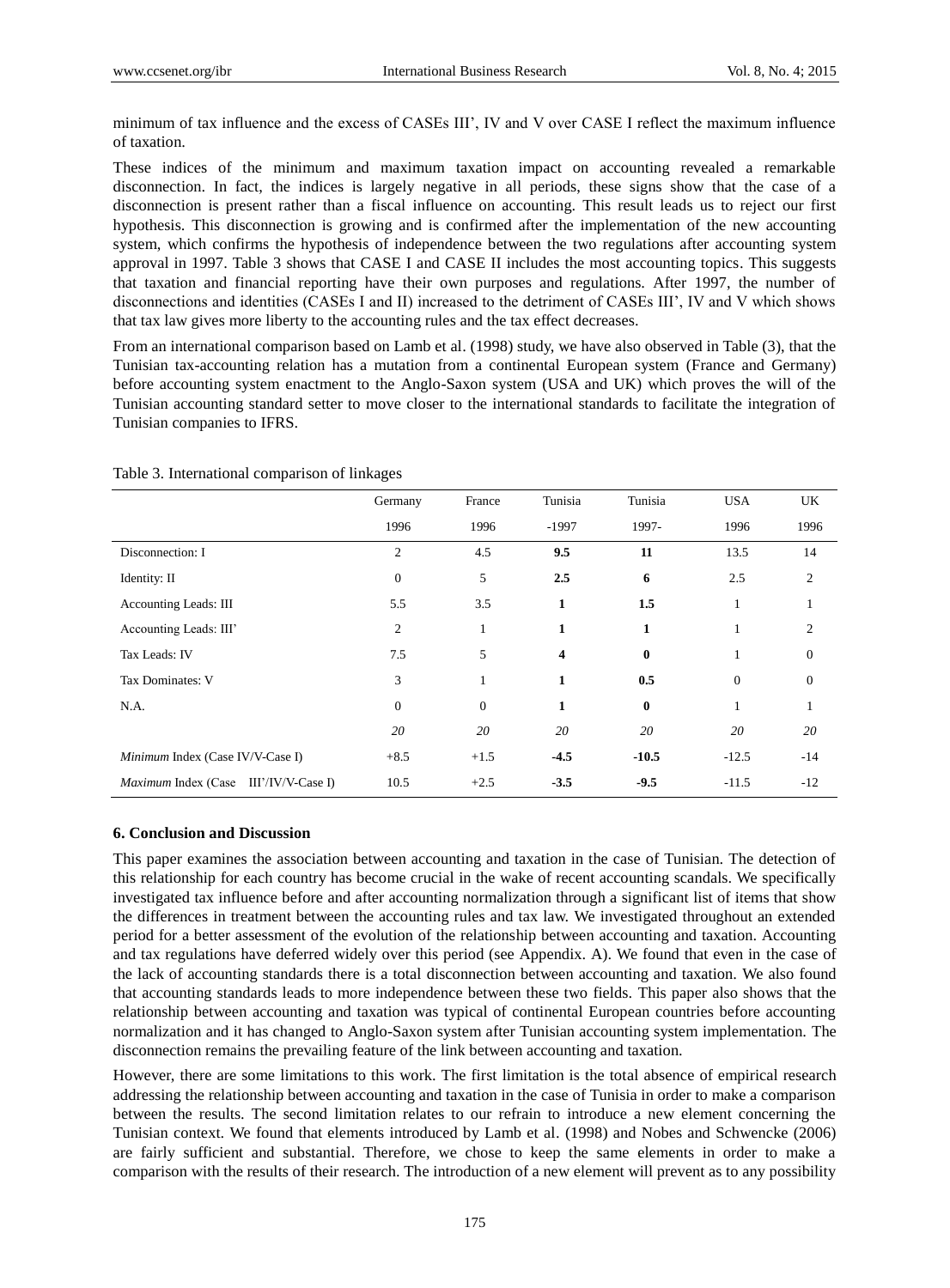of assimilation.

This paper allows some interesting research paths. This study did not investigate the connection degree between the Tunisian accounting system and international standards. It will be of further interest to place the Tunisian accounting model compared to IFRS (International Financial Reporting Standards) in order to investigate the likely harmonization. Likewise, it will be beneficial to study the impact of taxation on the potential adoption of IFRS. We also suggest studying the impact of the relationship between accounting and taxation looking at the gap between the pre-tax income and the taxable income. Such a disconnection can provides a favorable ground for manager to engage in earnings manipulations.

#### **References**

- Aisbitt, S. (2002). Tax and accounting rules: Some recent developments. *European Business Review, 14*(2), 92-97. http://dx.doi.org/10.1108/09555340210420064
- Alley, C., & James, S. (2006). The use of financial reporting standards-based accounting for the preparation of tax returns. *International Tax Journal, 31*(3), 31-48.
- Azmi, A. (2008). The relationship between taxation and financial reporting: The case of Malaysia. *The Business Review Cambridge, 10*(1), 96-103.
- Ben Othman, H., & Zéghal, D. (2006). *Analyse des déterminants de la gestion des résultants: Cas des firmes canadiennes, françaises et tunisiennes.* Comptabilité, contrôle, audit et Institution(s). 27<sup>ème</sup> congrès de l"AFC Tunisie. Retrieved from https://halshs.archives-ouvertes.fr/halshs-00581061
- Blake, J., Akerfeldt, K., Fortes, H., & Gowthorpe, C. (1997). The relationship between tax and accounting rules: The Swedish case. *European Business Review, 97*(2), 85-91. http//dx.doi.org/10.1108/09555349710162599
- Blake, J., Amat, O., & Fortes, H. (1993). *The relationship between tax regulations and financial accounting: A comparison of Germany, Spain and the United Kindom.* Working Paper, Retrieved from http://www.econ.upf.edu/docs/papers/downloads/46.pdf
- Blaylock, B., Shevlin, T., & Wilson, R. (2012). Tax avoidance, large positive book-tax differences, and earnings persistence. *The Accounting Review, 87*, 91-120. http://dx.doi.org/10.2308/accr-10158
- Chen, L. H., Dhaliwal, D. S., & Trombley, M. A. (2012). Consistency of book-tax differences and information content of earnings. *The Journal of American Taxation Association, 34*(2), 93-116. http://dx.doi.org/10.2139/ssrn.2032593
- Comprix, J., Graham, R., & Moore, J. (2011). Empirical evidence on the impact of book-tax differences on divergence of opinion among investors. *Journal of the American Taxation Association, 33*(1), 51-78. http://dx.doi.org/10.2308/jata.2011.33.1.51
- Donohoe, M. P., & McGill, G. A. (2010). The effects of increased book-tax differences tax returs disclosures on firm valuation and behavior. *Journal of American Taxation Association, 33*(2), 35-65. http://dx.doi.org/10.2308/atax-10056
- Eberhartinger, E., & Klostermann, M. (2007). What if IFRS were a tax base? New empirical evidence from an Austrian perspective. *Accounting in Europe, 4*, 141-168. http://dx.doi.org/10.1080/17449480701727932
- Epps, R. W., & Oh, J. W. (1997). Market perception of foreign reports: Differential earnings response coefficients between U.S. and foreign GAAP. *Journal of International Accounting Auditing and Taxation, 6*, 49-74. http://dx.doi.org/doi:10.1016/S1061-9518(97)90012-4
- Ezzamel, M. (2009). Order and Accounting as a performative ritual: Evidence from ancient Egypt. *Accounting, Organizations and Society, 34*, 348-380. http://dx.doi.org/doi:10.1016/j.aos.2008.07.004
- Formigioni, H., Antunes, M. T. P., & Paulo, E. (2009). Difference between accounting profit and taxable profit: An analysis of management of accounting results and tax management at Brazilian public companies. *Brazilian Business Review, 6*(1), 42-58. http://dx.doi.org/10.15728/bbr.2009.6.1.3
- Gallego, I. (2004). Difference between accounting profit and taxable profit. *Managerial Auditing Journal, 19*(6), 796-819. http://dx.doi.org/10.1108/02686900410543903
- Gavana, G., Guggiola, G., & Marenzi, A. (2013). Evolving connections between tax and financial reporting in Italy. *Accounting in Europe, 10*(1), 43-70. http://dx.doi.org/10.1080/17449480.2013.774733
- Gee, M., Haller, A., & Nobes, C. (2010). The influence of tax on IFRS consolidated statements: The convergence of Germany and the UK. *Accounting in Europe, 7*(1), 97-122.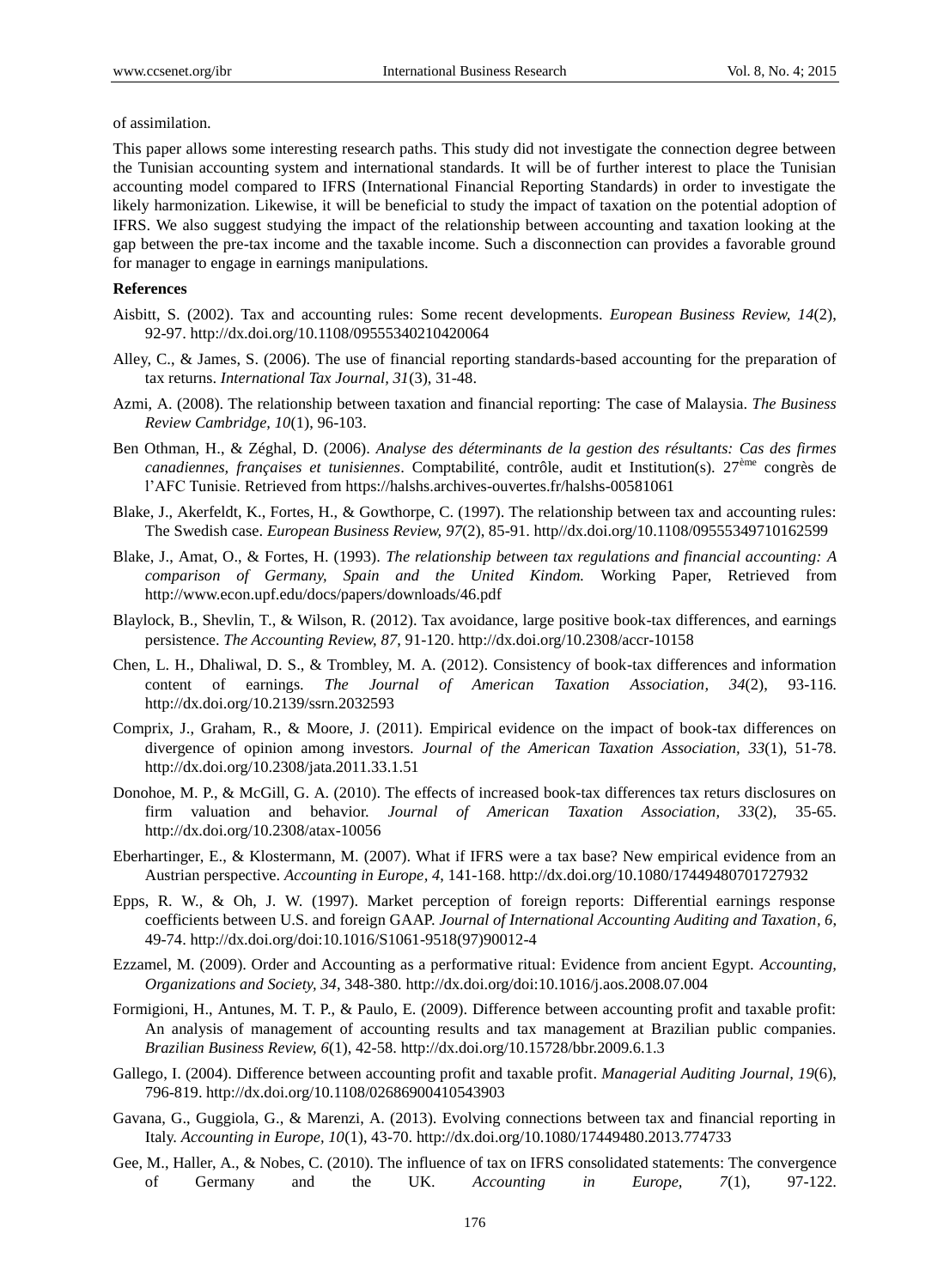http://dx.doi.org/10.1080/17449480.2010.485382

- Haller, A. (1992). The relationship of financial and tax accounting in Germany: A major reason for accounting disharmony in Europe. *International Journal of Accounting, 7*, 10-23.
- Hanlon, M. (2005). The persistence and pricing of earnings, accruals, and cash flows when firms have large book-tax differences. *The Accounting Review, 80*, 137-166. http://dx.doi.org/10.2308/accr.2005.80.1.137
- Hoogendoorn, M. (1996). Accounting and taxation in Europe: A comparative overview. *European Accounting Review, 5*(4), 783-794. http://dx.doi.org/10.1080/09638189600000050
- Joos, P., Pratt, J., & Young, D. (2000). *Book-tax differences and the value relevance of earnings.* Working paper, Massachusetts Institute of Technology, Indiana University.
- Lamb, M., Nobes, C. W., & Roberts, A. D. (1998). International variations in the connections between tax and financial reporting. *Accounting and Business Research, 28*(3), 173-188. http://dx.doi.org/10.1080/00014788.1998.9728908
- Micallef, M. (2011). The potential for tax influence on unconsolidated financial reporting in Malta: The similarity to the UK. *Bank of Valletta Review, 44*, 2-9.
- Mills, L., & Newberry, K. (2001). The influence of tax and non-tax costs on book-tax reporting differences: public and private firms. *Journal of the American Taxation Association, 23*, 1-19. http://dx.doi.org/10.2308/jata.2001.23.1.1
- Nobes, C. (2004). A conceptual framework for the taxable income of businesses, and how to apply it under IFRS. *Certified Accountants Educational Trust*. London. Retrieved from http://www.accaglobal.com/documents/tech\_tp\_n03.pdf
- Nobes, C. W., & Schwenke, H. R. (2006). Modelling the links between tax and financial reporting: A longitudinal examination of norway over 30 years up to IFRS adoption. *European Accounting Review*, *15*(1), 63-87. http://dx.doi.org/10.1080/09638180500510418
- Oliveras, E., & Puig, X. (2007). The changing relationship between tax and financial reporting in Spain. *Accounting in Europe, 2*(1), 195-207. http://dx.doi.org/10.1080/09638180500379020
- Radcliffe, G. (1993). The relationship between tax law and accounting principles in the United Kingdom and France. *Irish Journal of Taxation, 1*, 1-20.
- Radebaugh, L. (1975). Environmental factors influencing the development of accounting objectives, standards, and practices in Peru. *International Journal of Accounting Education and Research, 11*(1), 39-56.
- Rossignol, J. L. (1999). Comptabilité et fiscalité Chronique d'une relation «impérieuse». *Comptabilité-Contrôle-Audit, 5*(2), 5-24. http://dx.doi.org/10.3917/cca.052.0005
- Rossignol, J. L. (2002). La politique fiscalo-comptable des entreprises françaises: Une étude exploratoire. *Comptabilité-Contrôle-Audit, 8*(1), 89-110. Retrieved from http://www.cairn.info/article.php?ID\_ARTICLE=CCA\_081\_0089
- Shaviro, D. (2009). The optimal relationship between taxable income and financial accounting income: Analysis and a proposal. *The Georgetown Law Journal, 97*(2), 423-484. http://dx.doi.org/10.2139/ssrn.1017073
- Tang, T. Y., & Firth, M. (2011a). Can book-tax differences capture earnings management and tax management? Empirical evidence from China. *The International Journal of Accounting, 46*(2), 175-204. http://dx.doi.org/10.1016/j.intacc.2011.04.005
- Tang, T. Y., & Firth, M. (2011b). Earnings persistence and stock market reactions to the different information in book-tax difference: Evidence from China. *The International Journal of Accounting, 47*, 369-397. http://dx.doi.org/10.1016/j.intacc.2012.07.004
- Whitaker, C. (2005). Bridging the book-tax accounting gap. *The Yale Law Journal, 115*(3), 680-726.
- Wilson, R. (2009). An examination of corporate tax shelter participants. *The Accounting Review, 84*, 969-999. http://dx.doi.org/10.2308/accr.2009.84.3.969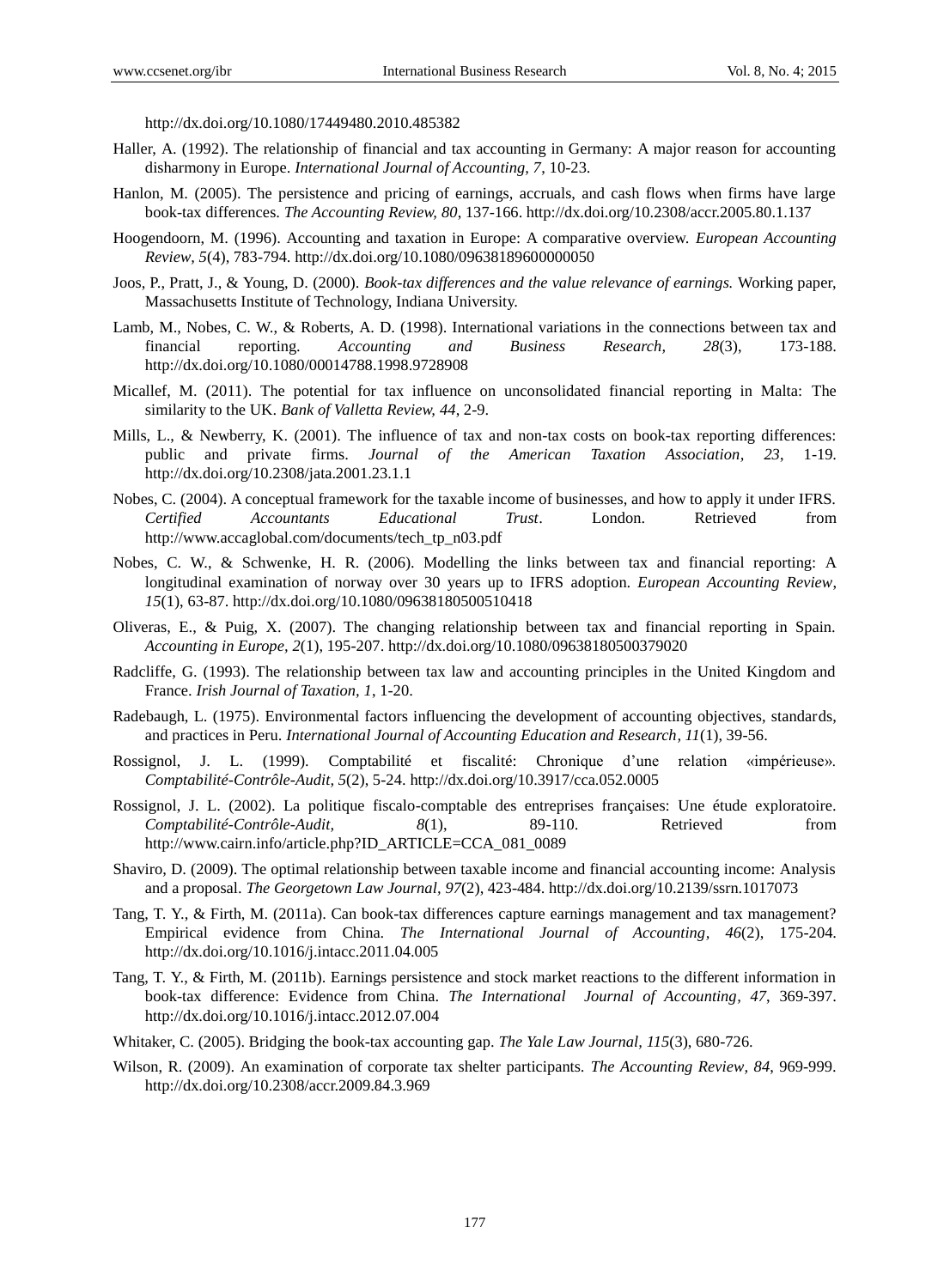# **Appendix A**

# **Changes in the accounting-taxation links over time**

| period    | Accounting and fiscal links                                                                                                                                                   | Major reforms affecting the report period                                                                                   |
|-----------|-------------------------------------------------------------------------------------------------------------------------------------------------------------------------------|-----------------------------------------------------------------------------------------------------------------------------|
| 1956-1968 | Accounting is governed by the<br>French chart of accounts. The                                                                                                                | • Reforms in the tax system                                                                                                 |
|           |                                                                                                                                                                               | - Raising taxes in 1958                                                                                                     |
|           | tax legislation did not undergo                                                                                                                                               | - Strengthening incentive schemes by the Act of 10 February 1958                                                            |
|           | radical change. No significant                                                                                                                                                | - Changes in structures of some taxes by the law of 31 December 1962                                                        |
|           | difference between accounting<br>income and taxable income.                                                                                                                   | - Establishment of a single income statement 31 December 1962                                                               |
|           | Accounting favors the state and                                                                                                                                               | - Exemption of profits and income reinvested by the law of 31 December 1962                                                 |
|           | meets the requirements of the<br>latter for taxation.                                                                                                                         | • Reforms in accounting                                                                                                     |
|           |                                                                                                                                                                               | - Restructuring of the chart of accounts 1947                                                                               |
| 1968-1989 | The<br>development<br>plan<br>in<br>1968.<br>accounting<br>Introduction of new tax rules<br>that favor the differentiation<br>between accounting income<br>and taxable income | • Reforms in the tax system                                                                                                 |
|           |                                                                                                                                                                               | - The institution of presumptive tax regime for the patent.                                                                 |
|           |                                                                                                                                                                               | - Widespread and automaticity of financial deductions in 1974.                                                              |
|           |                                                                                                                                                                               | - The merger of three fees in one multiple tax rates (VAT).                                                                 |
|           |                                                                                                                                                                               | - Streamlining of some tax benefits to encourage savings and reduce the investment cost.                                    |
|           |                                                                                                                                                                               | - Setting a ceiling for the amount of reinvested earnings in 1976.                                                          |
|           |                                                                                                                                                                               | • Reforms in accounting                                                                                                     |
|           |                                                                                                                                                                               | - The determination of the earning through successive stages.                                                               |
|           |                                                                                                                                                                               | - Introduction of the concept of intermediate balance of management and the concept of                                      |
|           |                                                                                                                                                                               | Value Added Tax.                                                                                                            |
|           |                                                                                                                                                                               | - Special Plan for SMEs.                                                                                                    |
|           | 1989-1993 Tax Reforms Broadening the                                                                                                                                          | • Reforms in the tax system                                                                                                 |
|           | tax base and reducing tax                                                                                                                                                     | - Income tax and tax on personal income instead of the scheduled taxes and general taxes.                                   |
|           | difference<br>categories.<br>The<br>between accounting income<br>and taxable income increases.                                                                                | - The reduction of the tax on corporate profits by reducing it to 35% against 65 %                                          |
|           |                                                                                                                                                                               | previously.                                                                                                                 |
|           |                                                                                                                                                                               | - Articles 47 and 48 of Law 89-114 of 30 December 1989 specifying the method of                                             |
|           |                                                                                                                                                                               | determining taxable income.                                                                                                 |
|           | 1993-1997 Code investment incentives                                                                                                                                          | • Reforms in the tax system                                                                                                 |
|           |                                                                                                                                                                               | - The freedom to invest, freedom to transfer profits abroad and the free transfer of capital at<br>the time of the project. |
|           |                                                                                                                                                                               | - Possibility to opt for accelerated depreciation method for equipment and production                                       |
|           |                                                                                                                                                                               | equipment whose useful life of more than 7 years.                                                                           |
|           | 1997-2002 Development<br>of<br>Tunisian                                                                                                                                       | • Reforms in the tax system                                                                                                 |
|           | accounting<br>Total<br>system.<br>disconnection of accounting<br>regulations and tax regulations.                                                                             | - Article 79 of Law 97-88 Finance Act for the year 1998 requires companies to join the                                      |
|           |                                                                                                                                                                               | annual statements of income or profits of a state determination of taxable income.                                          |
|           |                                                                                                                                                                               | • Reforms in accounting                                                                                                     |
|           |                                                                                                                                                                               | - Presentation of rules, norms, conventions and the characteristic qualities of accounting<br>information.                  |
|           |                                                                                                                                                                               | - Approval of accounting system.                                                                                            |
|           | 2002-2013 Starting of the negative effects<br>of the disconnection between<br>normalizations<br>the<br>two<br>(accounting manipulation for<br>tax purposes)                   | • Reforms in the tax system                                                                                                 |
|           |                                                                                                                                                                               | - Rejection of accounts by the tax authorities.                                                                             |
|           |                                                                                                                                                                               | - The decrease in the tax on profits of companies which increased to 30 % instead of 35%.                                   |
|           |                                                                                                                                                                               | • Reforms in accounting                                                                                                     |
|           |                                                                                                                                                                               | - Approval of accounting standards on consolidation (2003).                                                                 |
|           |                                                                                                                                                                               | - Accounting Standard on Lease (2008)                                                                                       |
|           |                                                                                                                                                                               | • Other.                                                                                                                    |
|           |                                                                                                                                                                               | - Act on financial security (2005).                                                                                         |